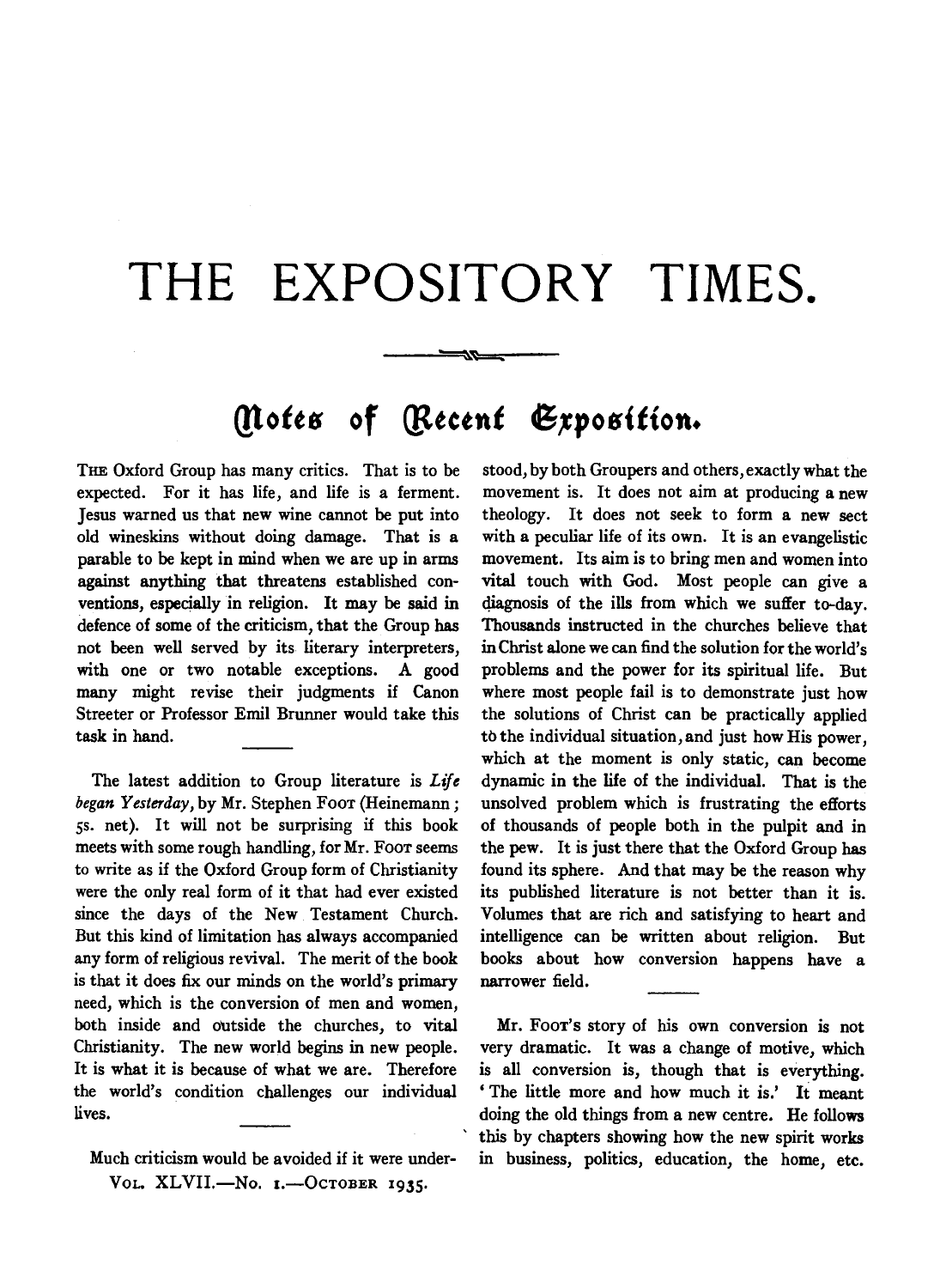The poorest chapter, curiously enough, is that on Education, which is his own subject. The illustrations he gives could be paralleled by others in the lives of schoolmasters who never heard of the Oxford Group but have a reasonable understanding of psychology, a real religion and a good fund of common sense. In his chapter on Business he speaks of the Holy Spirit being Chairman of a commercial company. This language may be chosen to give point to his plea for the guiding of the Spirit. But it jars. It jars for the same reason that the phrase about ' dictatorship of. the Holy Spirit ' jars. Dictators are not attractive figures. Christ definitely refused, in His temptations, to take the position. God's method is not dictation; it is persuasion. That is why the Kingdom of God is so slow in coming. He refuses to force the will. He seeks to win its consent through awakening our insight into what is true and right. He draws us from a cross. He will not make a beautiful world at the cost of submerging our own insight and reason. A man may begin by surrendering to the compulsion of conscience in some direction or other. But till love has won his heart he is not saved. He is a bondslave, not a son. It is here perhaps that the Group outlook has been in need of amplification.

There are two points on which many people are critical. One of them is on the subject of guidance. On this point those who seek for light will find little in this book. We are only told that it comes through listening to God. Mr. FooT rightly suggests that some criticise this method because they are afraid of what guidance might ask. This is true, and the critics should ponder it. But there are others who fear it for another reason. They are afraid of the irrational. They suspect that what they may be induced to think the voice of God is only the suggestion of their subconscious minds. It may be a will o' the wisp. It may be a caprice, quite irrational and quite wrong. It is true that in other quarters it has been stressed that guidance comes through reason, through conference with others, through a conscience instructed in the Scriptures and conversant with all the facts of the situation-the mind working, of course, in the atmosphere of utter willingness to do the will of God. This is not made clear in this book. And a good deal more thinking needs to be done about it. But the Groups have done us this service-that they have brought into light the absolute necessity of being willing to do the will of God, and in that willingness of being ready to listen to God's voice. The supreme medium of the guiding of the Spirit is the mind of Christ. There is a difference between the quality of the guidance of the Spirit in the Old Testament and that in the New. That difference was made by the knowledge of Jesus Christ.

The other point of common criticism is sharing. It is no doubt true that this practice has its dangers. But here the Groups have done the Church a real service. A good deal can be said for the practice. It is a way of release, for one thing, to open the heart to the right person. It is good to tell some other our sins. It marks our willingness to be real about them and to come off the pedestal of reputation, which is often a refuge from reality. Sharing is the most effective means of helping people, because the most convincing way of making God real is by the story of personal experience. It is, moreover, a real part of fellowship in Christ. The Group has four standards. But, as Mr. Foor shows, the cardinal challenge is to honesty. This goes deeper than appears. Was not Christ's one demand the demand for sincerity? If a man is sincere, which just means honest, he will find God. All truth will be open to him. The chapter on the Home in this book reveals what honesty has achieved in the healing of unhappy homes. The most difficult barriers to get down are often those between parents and children, and sometimes between husbands and wives.

This book will help many people if they want to be helped. These will take what helps them and leave the rest, which is exactly what they do with any other book. For whatever the critical may say about some of the things to be found in it, one thing remains clear. All is not well with the Church. All is not well with the ministers. We need many things—a much bolder affirmation of the way of Christ in this mad world of fear and hostility. But this also we need-to know for ourselves the way to God and to help others to find it so that

 $\omega_{\rm{B}}(t)$ 

 $\ddot{\phantom{0}}$ 

G.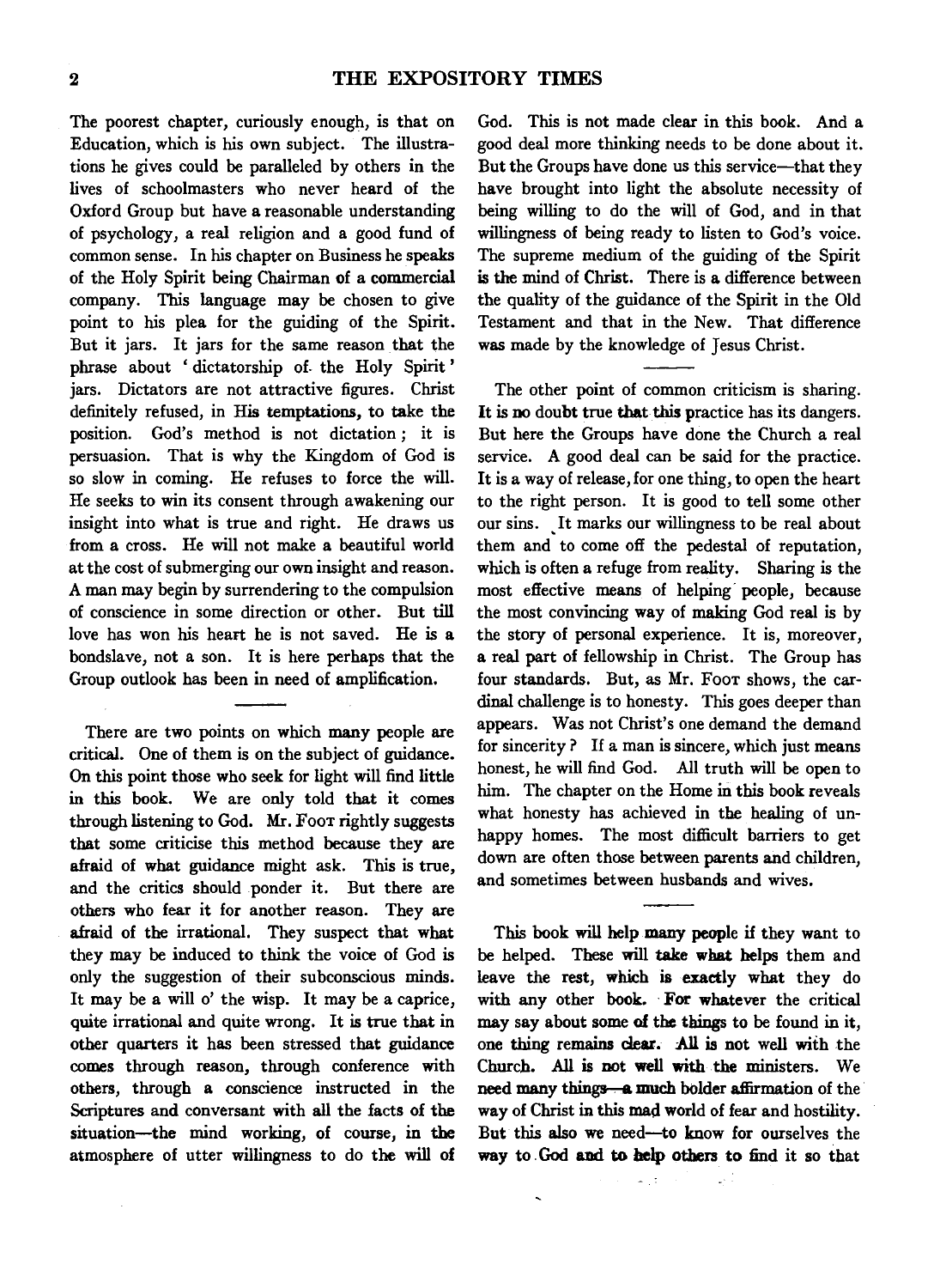Christ can become a life-changing Power. With all its weaknesses the Oxford Group has on this matter a word of God for our day. It will be tragic if the churches refuse to listen.

Few problems are more difficult and more persistently troublesome than that of the relation of Church and State. It sprang to the front as soon as the Church was born, and we are yet far from seeing a solution of it. 'Render unto Cæsar the things which are Cæsar's, and unto God the things which are God's,' said our Lord, but that principle does not determine for us what things are Cæsar's and what are God's.

History has seen a variety of attempts to solve the problem. In the first Christian centuries Cæsar with his claim to divine honours plainly usurped the place of God, and the Church was forced into resistance even to the death. In the Middle Ages the Papacy claimed that Cæsar's authority was secondary and derivative, and must always be exercised in obedience to the dictates of the Church. This claim was naturally resisted by the State. At the Reformation in Protestant lands the State gained a very considerable degree of control, particularly in England where the King was the acknowledged head of the Church, and in the German states where the principle was adopted, 'Cujus regio, ejus religio.' 'In Scotland, where the battle was fought out with great tenacity and ability, the principle was maintained of' co-ordinate jurisdiction with mutual subordination.' It was a fine sonorous phrase which aimed at holding the balance even between the spiritual and the temporal, but it gave no help in defining the boundaries of the two jurisdictions, and it was found in practice that they were inextricably intertwined. English Nonconformity in recent years has favoured the watchword, ' a free Church in a free State,' which rests on the dubious assumption that Church and State can each live its own life in single blessedness.·

This age-long problem has once again come to

the front as one of the vital issues of the day. Since the War the spirit of nationalism has been greatly stimulated, and in forms which are frequently narrow and intolerant. There is consequently a prospect that Christian missions will be denied the freedom of action which they have hitherto generally enjoyed in the heathen lands of the East. Still more urgent has the problem become in Christian lands where the emergence of the totalitarian state, as in Russia, Italy, and Germany, threatens to absorb and control every activity of human life. The Church in these lands is either in danger of being exterminated or of being fettered and enslaved. 'The perilous condition of Continental Protestantism in relation to the Governments has led the *Universal Council for Life and Work,* the continuation of the Stockholm Conference of 1925, to decide that the special subject for study and consideration at the next Conference in 1937 shall be *Church, Community, and State.'* 

In view of this Dr. A. E. GARVIE has issued a book on *Tlu: Fatherly Rule of God* (Hodder & Stoughton; 5s. net), in which he surveys the whole field in a masterly way and offers suggestions for a solution of the problem. It hardly needs to be said that there are few writers, if any, more competent to handle this most difficult subject than Dr. GARVIE. His grasp of Christian principle, his wide knowledge of Church history and comparative religion, his mastery in the fields of economics and sociology, together with his intimate acquaintance with the situation on the Continent both religious and political, give unusual weight to his views, and will doubtless secure for them the most careful consideration.

Dr. GARVIE realizes that the problem of Church and State is part of the wider problem of God's Fatherly rule of the world, and that it must be approached in the first instance through a consideration of God's relation to man as an individual. Emphasis must be laid on this, because the present danger is that the individual may be swallowed up by the community. This is a very grave and imminent danger indeed. A Russian cartoon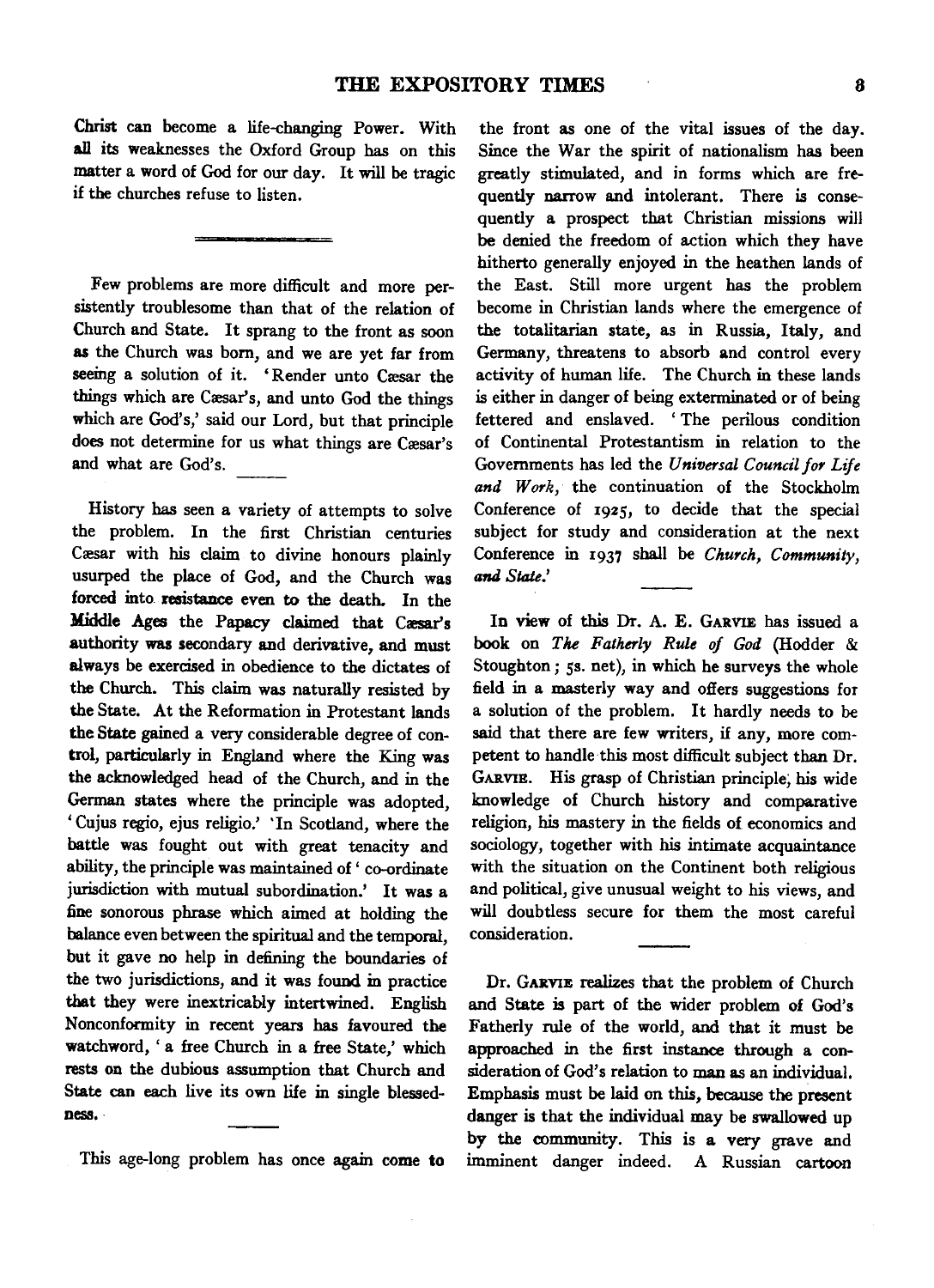Christian life began. Every man's creed, however many may be the clauses in it, is, after all, but as a tiny circle of light in the vast, encompassing darkness. In my own case the darkness has encroached still further on what I once thought was light : I am not so sure now of some things as I was forty years ago. Somebody once remarked, rather acidly, of a group of Christians whom I will not name, that they lengthened the Creed but shortened the Commandments. I have no wish to shorten the Commandments ; I have just as little to lengthen the Creed. Even the Apostles' Creed and, still more, the Nicene are too long for me *;* there is more in both than I can fight for, more in both than I need to live by.'

Some time ago a group of ministers was gathered on the shores of a Scottish loch for the purposes of a retreat. The meeting lasted about a week, and towards the end, at one of the· conferences, some one asked the question : What would we concentrate on in our minds if we knew we had only five minutes to live ? It was suggested that each one of the twenty or thirty men present should make a personal statement. They were all well known to each other, and there was the most complete frankness in all cases. The interesting thing about these personal confessions was the ultimate ground on which each rested his faith and hope. In some cases it was God, the encompassing love of the Father ; in other cases it was Christ.

We have the same interesting phenomenon in these essays. Dr. RoBERTS, for example, begins with God, whom he reaches by diverse ways. He finds God in everything, and above all he finds love. ' It is to ·our human life what sunshine is to the physical world, the spirit of health and healing.' And then he comes down to Christ, as it were, from this eternal reality. 'But why healing? Because physically, mentally and morally somehow things have gone wrong, or at any rate they are wrong. Where love meets ignorance and sin, of necessity there is a cross. The significance of that cross depends on the quality of the love, and where the love of God meets the utmost sin of man, there the life of God is in the form of a cross. Once there dwelt among

us One who accepted these facts so completely and unconditionally that He was led to Calvary.'

And so to the Church. ' He calls us to a fellowship of saviourhood. This is the *raison d'être* of the Church, which may be truer to its function when it is a small community of great souls than when it congratulates itself on being a large community of little souls. Two symbols set forth, in the familiar acts of washing and feeding, the cleansing from defilement and the life of fellowship. Like all symbols they tend, unless carefully watched, to usurp the place of the spiritual realities which they represent.' It is clear that in Dr. ROBERTS' case there is a good deal in the outer circle !

In the case of Dr. George JACKSON, who has the gift of always being interesting, the inner circle is, as he himself suggested, very small. He quotes with appreciation a letter from Dr. John Kelman to himself: 'I am leaving to-day for Edinburgh, where I preach twice to-morrow. May I pass on my subject to you? The morning one is Faith, and the message is : never mind about details, and that deceptive thing called orthodoxy. Get down to the heart of things and stake everything on that. There are a few central things--very few--which mean everything to the soul. Loyalty to these is the essential saving faith. I want to simplify the idea of faith to the very simplest thing-loyalty to a Friend. No other questions matter at all.'

And this is Dr. JACKSON's creed-Christ. Nothing beyond this, and nothing less. 'What do I believe? A single sentence will suffice to tell. " I believe in Jesus Christ, His only Son, our Lord." That is my creed ; in a very real sense it is the whole of my creed. . . . Nothing less will suffice, nothing more is necessary. Then, some one may ask, can I not repeat the first words of the Creed ? Do I not believe in" God the Father Almighty"? Indeed, I do, but I do because, and only because, I believe in Jesus. The first word in the Christian's creed is not God, it is Jesus. In order that I may be able to say: " I believe in God the Father Almighty," I must first learn to say: " I believe in Jesus Christ His only Son, our Lord I"'.